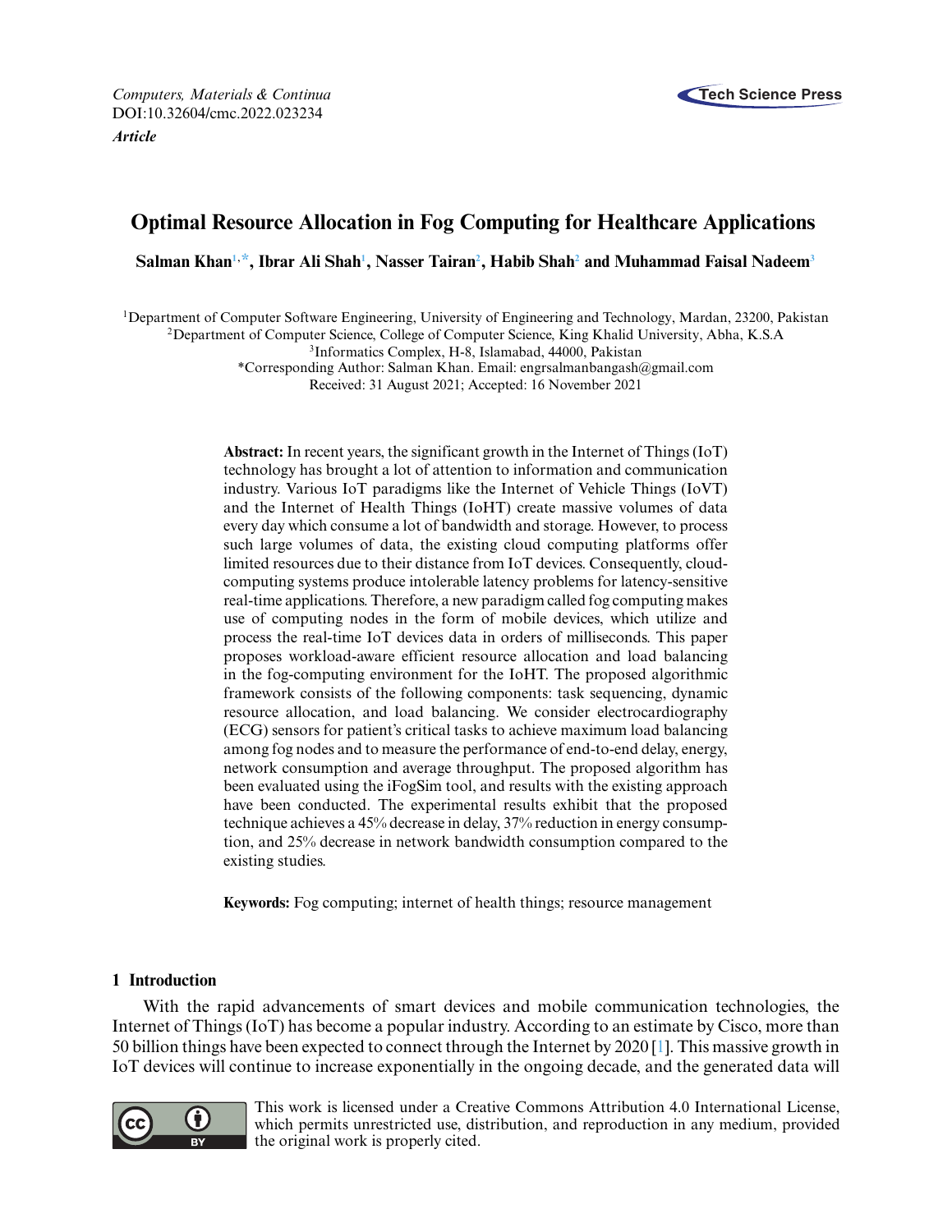be enormously difficult to handle. Among them, the growing attention of the *things* is that the Internet of Health Things (IoHT) is increasing day by day. These things consist of sensors, smart devices, and many other sensors that produce an enormous amount of data to be processed quickly. All these data sent to the server for processing are in the form of tasks and are latency-sensitive. The tasks produce by IoHT devices are dynamic, stochastic, and variant in nature and require an immediate response. Cloud computing is a centralized computed paradigm that can process and store massive data generated by end devices and give them reliable services [\[2\]](#page-15-1). However, end devices consume a lot of network bandwidth and burden cloud data centers, which creates communication latency [\[3\]](#page-15-2). Consequently, many IoHT delay-sensitive services and applications for healthcare patients cannot be processed and responded quickly by cloud computing. Therefore, this disadvantage of cloud computing has brought an attention and give an emergence of new computing paradigm, called as fog computing [\[4\]](#page-15-3). Fog computing has gained significance attention in recent years, and is an effective computing paradigm which renders services to IoT users and its related application domain at the edge of network [\[5,](#page-15-4)[6\]](#page-15-5).

Fog computing utilizes nodes, such as mobile and IoT devices, by processing the real-time data generated by these devices. Typically, the response time of a fog computing system is very quick, which is quite beneficial for latency-sensitive applications. Fog computing is beneficial for real-time applications; among them, healthcare applications have gained immense popularity in recent years [\[6\]](#page-15-5). However, fog computing is still in its infancy, and the devices are not so powerful to execute the request of different IoT devices. Resource management for the incoming request of various IoHT tasks is a challenging issue in fog computing. IoHT applications send patient's critical data and tasks patient's to the fog servers. These critical tasks need to be responded quickly without any delay. storage Fog nodes may forward this data to cloud data centers for processing and storage for long-term analytics. However, fog devices are generally constrained for resources, unlike cloud data centers. The processing and storage capacity of fog computing is limited in nature to fulfill the requirements of diverse and stochastic data [\[7\]](#page-15-6).

To fulfill the requirements of diverse and dynamic data arriving from end-users to resource constrained devices causes overhead delays and wastage of resources. The resource utilization in fog computing is a challenging issue that must be addressed  $[6–11]$  $[6–11]$ . Proper resource allocation, nodes sorting according to task requirements, and load balancing are critical issues, affecting the fast and timely response desirable for several real-time applications. For instance, in IoHT healthcare critical applications, patients' information and appointment are of great importance to save their lives [\[4–](#page-15-3)[9\]](#page-15-8). Hence, considering the criticality of healthcare applications, there is a need to develop an efficient resource utilization of fog resources for diverse applications. This research article proposes a workload-aware dynamic resource allocation and load balancing algorithm for IoHT applications to achieve maximum resource utilization among various fog nodes. This algorithm ameliorates the traditional overhead-based scheduling algorithm for making appropriate resource allocation. The tasks are assigned as per the capacity of processing power. The primary objectives are to minimize the delay, energy, network consumption and maximize average throughput as performance metrics. Individually IoT application consists of fine-grained tasks, but the individual task has the following attributes: CPU response time and workload size.

Thus, dynamic resource allocation and task scheduling in the distributed fog computing with consideration of optimal load balancing are investigated in the paper, which is different from existing works. We are analyzing the following challenges: (i) How to choose a dynamic resource allocation of IoHT tasks for optimal offloading? (ii) How to optimize the load balancing of fog devices during their peak workload? The paper makes the following key contributions: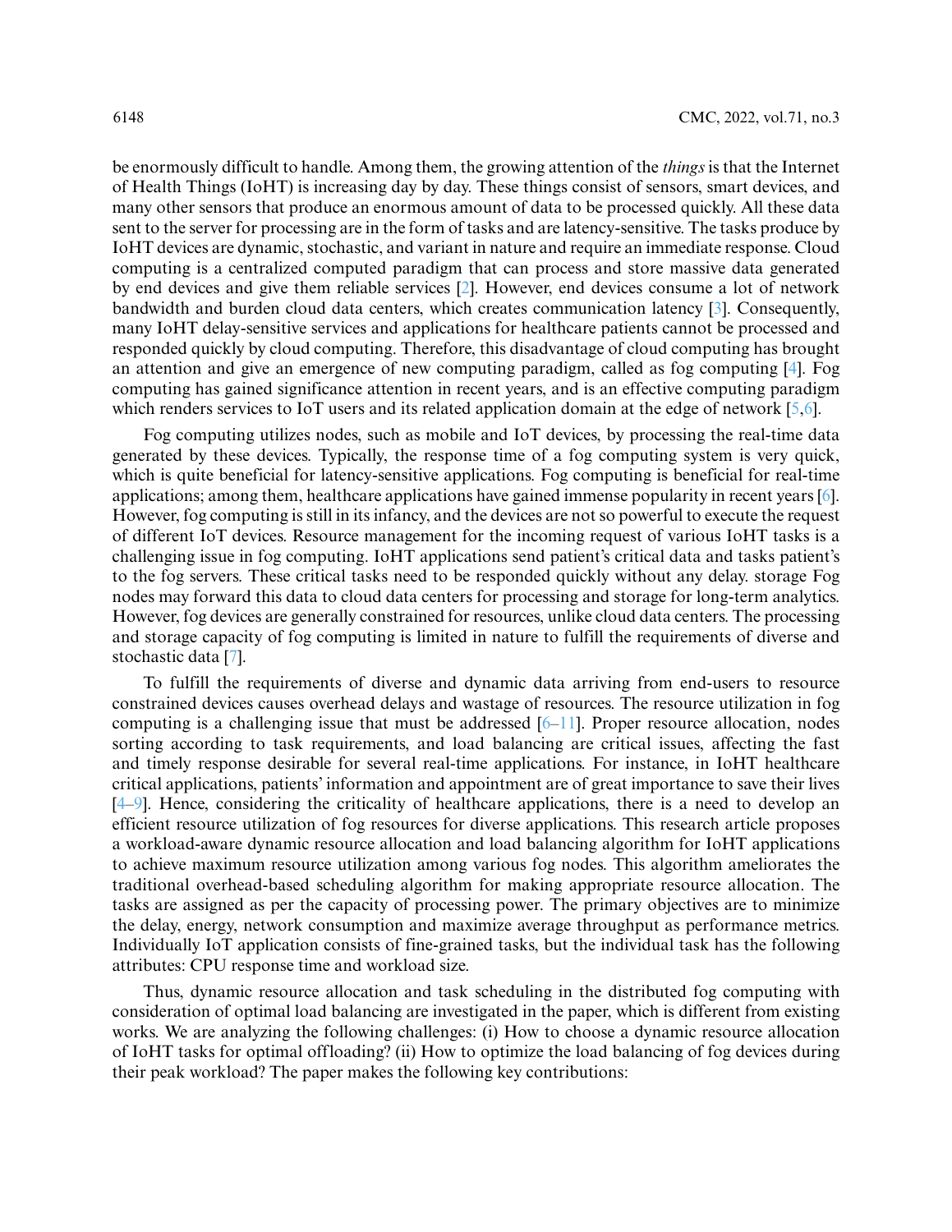- The study devises the optimal resource allocation in a fog computing environment for the IoHT delay-sensitive applications. The proposed optimization algorithm consists of task sequencing, dynamic resource allocation, and load balancing. The nodes are parametrized and sorted according to tasks requirements and balances the load to reduce delays and ameliorate the wastage of resources.
- This study considers the IoHT applications that have stringent requirements in terms of their execution and the resources required for their timely completion. Therefore, the study implements node sequencing according to tasks before tasks are assigned to them. The aim is to sort all nodes to allocate resources to tasks and execute them in an optimized way.
- This study adopts dynamic changes in the fog computing environment for IoHT applications, an overhead-based dynamic scheduling algorithm has been suggested. The main goal of the algorithm is to allocate resources to reduce delays, energy, network consumption, execution time, and maximize the throughput.

The rest of this paper is organized as follows; Section 2 highlights the related work; Section 3 presents the fog computing architecture; Section 4 covers the resource allocation and load balancing problem in fog computing; Section 5 presents the proposed resource-scheduling algorithm; Section 6 presents the experimental evaluation and analysis; Section 7 concludes the work highlights future direction.

#### **2 Related Work**

Several existing research works have proposed resource management techniques in fog computing, with specific focus on healthcare system. Resource management is a major concern of fog computing infrastructure designers. The purpose of resource management is to utilize the resource-constrained devices optimally to reduce latency, energy consumption, cost, network usage and provide better quality of service (QoS). Jamil et al. [\[4\]](#page-15-3) have presented the performance optimization and job scheduling algorithm in fog computing for healthcare critical patients. The purpose of the proposed method is to reduce average delay and energy consumption as an evaluation metrics for delay-sensitive critical healthcare applications. However, they did not consider the dynamic resource allocation and load balancing which raises the problem of overhead delays and wastage of resources. Kumari et al. [\[6\]](#page-15-5), Ijaz et al. [\[8\]](#page-15-9), Awaisi et al. [\[9\]](#page-15-8), Tuli et al. [\[10\]](#page-15-10) present fog architecture for patient-oriented real-time healthcare applications for data collection, processing and transmission. The authors have highlighted existing issues in healthcare system, such as faulty data and data duplication, data integration, user authentication, data security and privacy. However, they only restricted their work towards healthcare security issues and exploited to mention the dynamic resource allocation and load balancing mechanism for proper resource utilization. Aazam et al. [\[11\]](#page-15-7), Rahmani et al. [\[12\]](#page-15-11) presented fog based architecture for emergency alert system and smart e-health gateways to tackle IoT related healthcare system issues. The primary objective of the proposed architecture in fog computing is to overcome the delay, complexity, scalability, mobility, interoperability, and reliability. However, proper resource allocation, and task scheduling are the main concern for healthcare critical applications to overcome delays, energy, network and CPU response time are exploited. Hassan et al. [\[13\]](#page-16-0) proposed a fog computing-based remote pain monitoring system that collects electromyography (EMG) signals and processes it to detect the pain of different patients. In the proposed model, the information related to pain can be accessed remotely through web application using minimum time and enabled timely medical facilitation to the patients. However, they applied first come first serve (FCFS) scheduling algorithm, which lacks dynamic resource allocation and load balancing to optimize resources and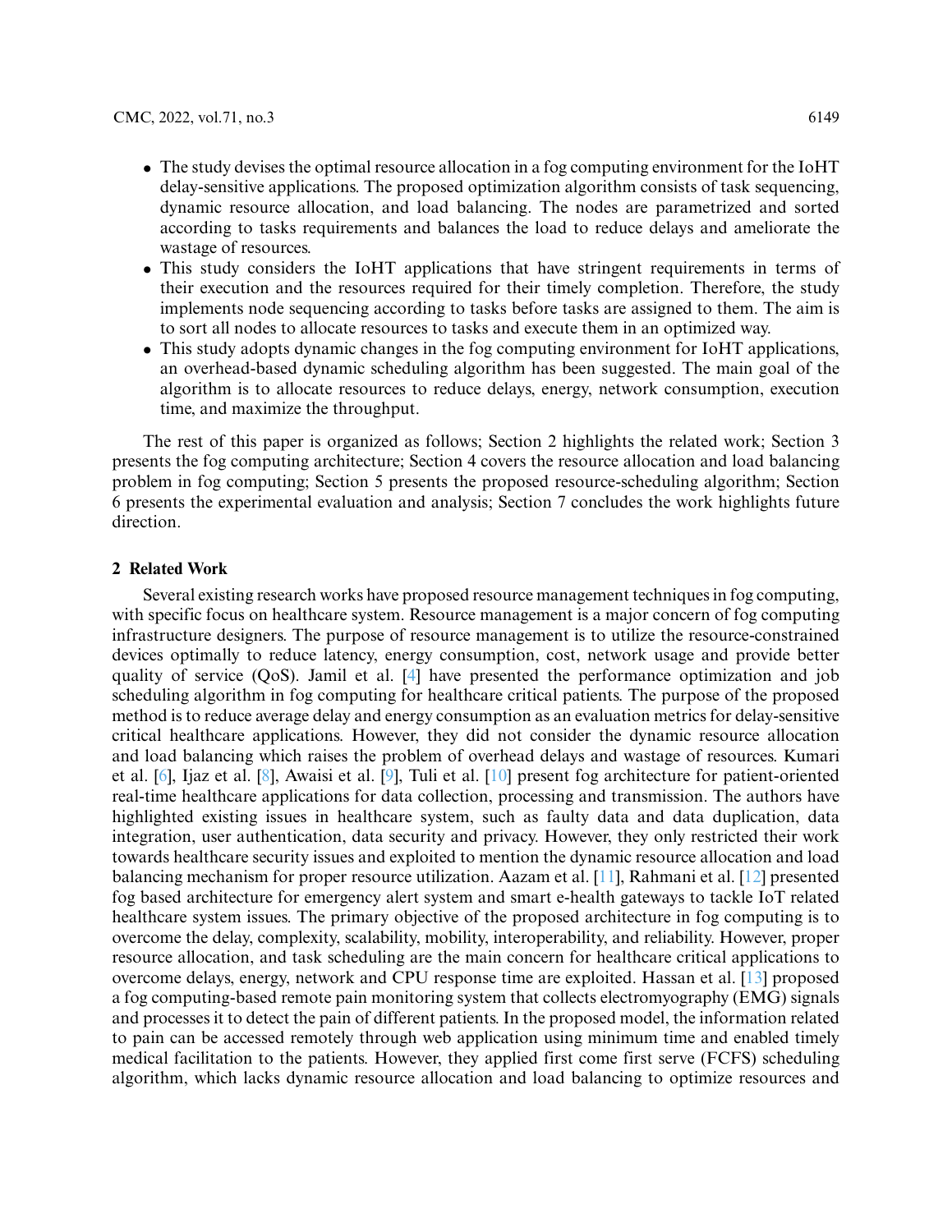reduce overhead delays. Lakhan et al. [\[14\]](#page-16-1), Lakhan et al. [\[15\]](#page-16-2), Lakhan et al. [\[16\]](#page-16-3) presented fogcloud framework for Internet of Vehicle Things (IoVT) and Internet of Medical Things (IoMT). The proposed framework focus on cost-efficient task offloading and task scheduling algorithm in fog-cloud environment. The proposed algorithm framework cost-efficient mobility offloading and task scheduling (CEMOTS), deep neural networks energy cost-efficient partitioning and task scheduling (DNNECTS) and blockchain-enable smart-contract cost-efficient scheduling algorithm framework (BECSAF) consist of task offloading, task sequencing and scheduling. The main objectives are to optimize healthcare application costs and computational costs in the dynamic environment. However, they did not mention other parameters for consideration in healthcare related applications. Mohammad et al. [\[17\]](#page-16-4), Abdulkareem et al. [\[18\]](#page-16-5) proposed machine learning approaches for visual antispam to detect abnormalities. The proposed approach consists of naïve bayes (NB), random forest (RF), and support vector machine (SVM) classifiers. The primary objectives of the proposed machine learning approaches are to reduce doctors workload, mortality rate, tackling overcrowding during COVID-19 pandemic. However, the proposed approaches is based on multi-natural language and COVID-19 pandemic situation and lacking the fog computing architecture which can be addressed. Ahmad et al. [\[19\]](#page-16-6), Ahmad et al. [\[20\]](#page-16-7) proposed multi-device and multi-task orchestration architecture for IoT enterprises. The purpose of the proposed architecture is to provide scalable and flexible operation from tasks generation to mapping and scheduling till allocating them on respective IoT resources in order to reduce round trip time and task dropping rate. The main objective of the optimization is to maximize the flexibility and scalability of the system for newly added devices. However, the proposed architectures mainly lack the concept of load balancing technique for fog-IoT environment. Ahmad et al. [\[21\]](#page-16-8), Ahmad et al. [\[22\]](#page-16-9) proposed an adaptive approach for real-time IoT job for formal verification. The proposed approach consider optimal threshold value for task set and provide real time environment for IoT tasks for monitoring and evaluation. The significance of the proposed work is to improve response time, CPU utilization and power consumption. However, the proposed work did not consider resource allocation and load balancing for tasks execution in fog computing. Shaheen et al. [\[23\]](#page-16-10) proposed framework and present the concept of fog head node to keep track of other nodes in location-awareness and user registration perspective. The primary concern of the work is to reduce latency, network consumption and service time. However, the study did not consider the load balancing for delay-sensitive applications in fog-IoT environment.

To the best of our knowledge, workload-aware dynamic resource allocation and load balancing algorithm for multi-objective optimization under CPU, network constraint has not been studied yet. All the studies mentioned earlier, either solve static resource allocations while ignoring resource utilization or use dynamic resource allocation while missing the load balancing. The overhead of dynamic allocation in resource-constraint devices directly affect real-time applications. Therefore, this study optimizes the utilization of resources for healthcare applications and reduces the overhead delay, energy, network consumption, and execution time and maximizes the average throughput as a performance metric.

#### **3 Proposed Fog Computing Architecture**

In this section, n-tier fog computing architecture has been described as depicted in [Fig. 1.](#page-4-0) The architecture consists of three layers, namely cloud layer, fog layer, and IoT layer. The proposed architecture is meant for delay-sensitive healthcare applications for efficient utilization of fog computing resources. The illustration of each layer in this architecture has been discussed below.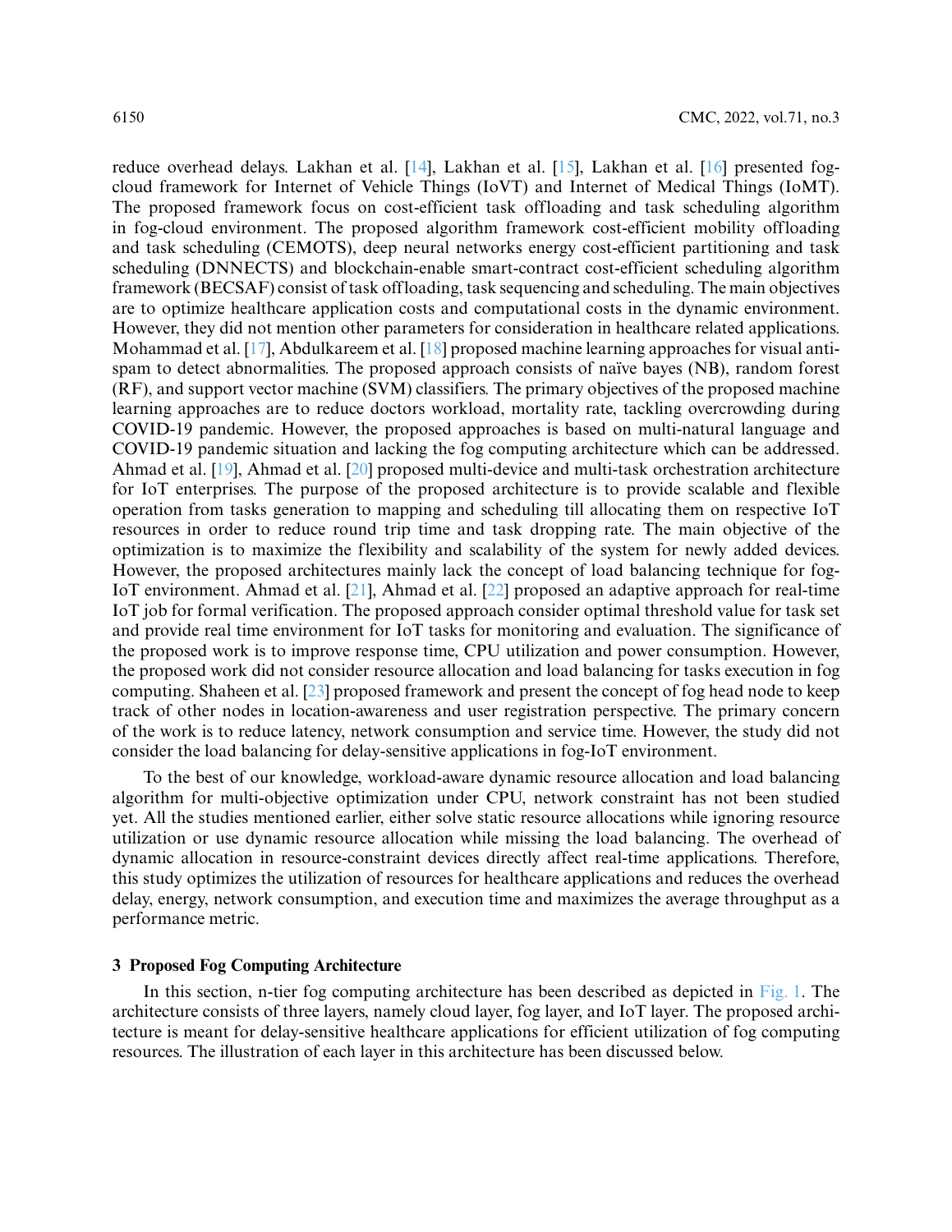

**Figure 1:** Healthcare system architecture based on fog computing

## <span id="page-4-0"></span>*3.1 Cloud Layer*

The cloud-computing layer is the topmost layer of the architecture, as shown in [Fig. 1.](#page-4-0) The cloud layer consists of large data centers for massive data processing and storage purposes [\[24\]](#page-16-11). It provides services to the end-users in various application domains, such as smart cities, smart transportations, smart health, smart production companies, and virtual reality. All these application areas are delaysensitive and require a quick response from the data center. However, due to the centralized nature and multi-hop distances from IoT devices [\[20,](#page-16-7)[21\]](#page-16-8), the issue of latency arises as a main challenging problem in cloud computing for these delay-sensitive applications and cannot meet real-time requirements.

## *3.2 Fog Layer*

Fog layer lies in between the cloud layer and IoT layer. The fog layer comprises servers, routers, modems, PC's etc. All the devices with the potential to process, store and communicate data can be considered as fog devices. Fog computing came into existence after the latency issues were faced by the cloud computing systems. Different application domains required faster response and fog computing meets the real time demands from IoT devices [\[25\]](#page-16-12) and fulfill user satisfaction.

#### *3.3 IoT Layer*

The IoT layer is the bottom layer of the architecture, as shown in [Fig. 1.](#page-4-0) This layer consists of sensors and actuators to collect real-time data from the surroundings and send it to the fog layer for further processing. There are certain domains in which the IoT layer can play a vital role and improve the quality of service. These application areas include smart transportation, smart healthcare, industrial automation, and emergency response etc. [\[23–](#page-16-10)[24\]](#page-16-11).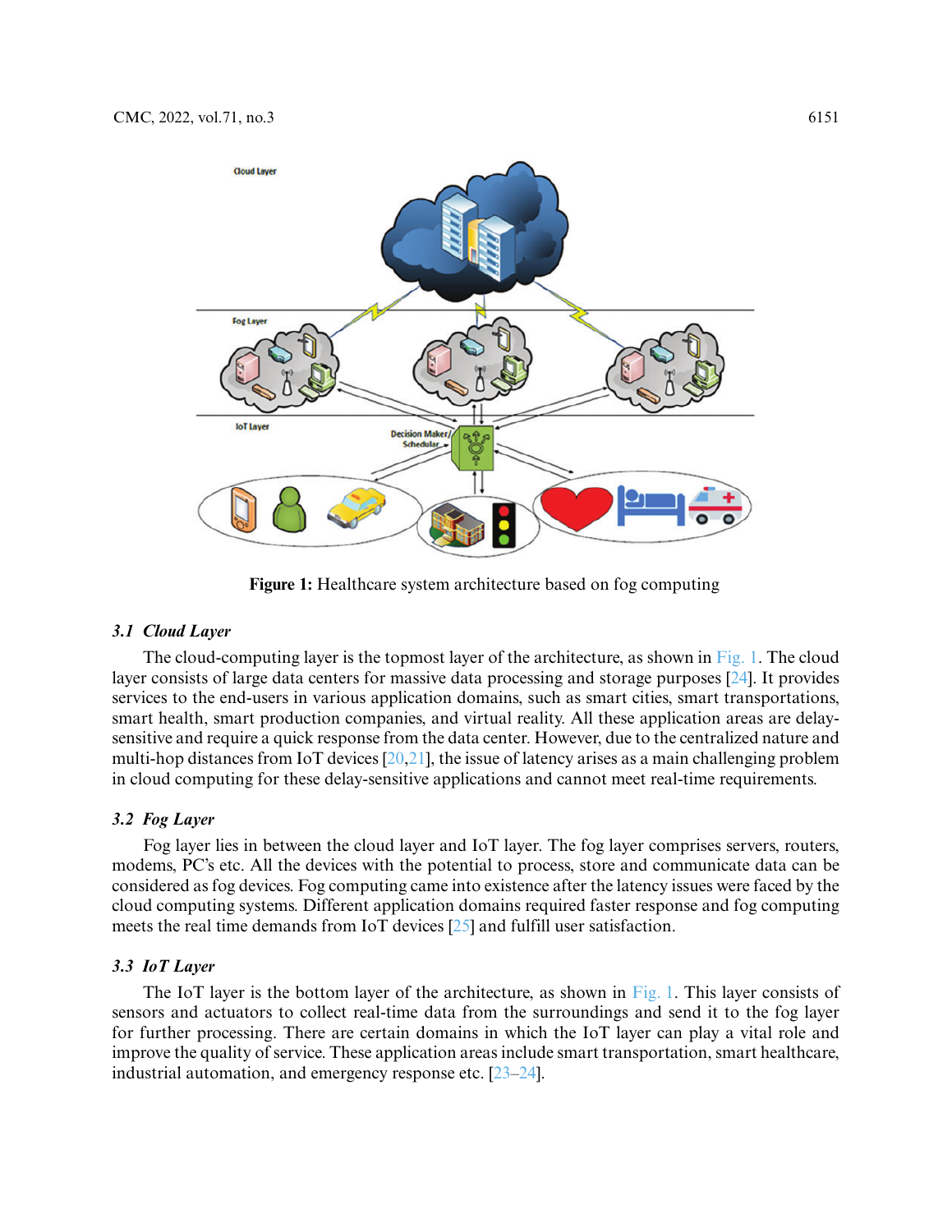## *3.4 Schedular*

In this work, we introduce a schedular or decision-maker module, which is depicted in [Fig. 1.](#page-4-0) This module is significant in fog computing resource management, as it balances the incoming requests or loads equally into fog servers. This technique gives the surety that no overloaded servers will remain in the system. The main advantage of using this technique is to maximize resource utilization, increase throughput, minimize the delay and waiting time and improve overall system reliability and performance.

## **4 Resource Allocation and Load Balancing Problem in Fog Computing**

Resource allocation and load balancing is a persistent problem related to cloud computing and fog computing. If resource allocation is performed in cloud computing, then large data transmission consumes massive bandwidth and causes traffic burden on cloud data centers, and ultimately creates delays for delay-sensitive tasks. On the other hand, resource allocation and load balancing in fog computing are also significant issues because the devices in the fog computing environment are weaker in terms of their processing capability and storage capacity, which need to be addressed by applying appropriate techniques.

This study simulates the workload aware efficient dynamic resource allocation and load balancing problem in fog computing for healthcare applications. The goal is to optimize resource utilization, thereby reducing end-to-end delay, energy, network consumption, and execution time for applications. The goal is also to achieve the average throughput utility by applying the proposed technique.

## **5 Design and Implementation**

Real-time applications are delay-sensitive and need faster response time. Cloud computing systems are centralized and geographically far away from end-users; therefore, it produces communication latency and is unable to address IoT applications' needs. Fog computing emerges as a new computing paradigm and provides essential services to end-user applications to address the issue. However, fog computing resources are limited as compared to cloud computing and the IoT devices send various tasks that are variable in length and stochastic; therefore, to manage the various nondeterministic tasks in the resource-constrained fog devices, various resource management techniques have been applied. This article presents a workload-aware dynamic resource allocation and load balancing technique for healthcare applications to optimize various performance metrics. The proposed approach aims to reduce the delay and energy, network consumption, and maximize the average throughput for critical healthcare applications.

Therefore, there is a need to design and implement a task-scheduling algorithm in fog computing for healthcare applications with the following objectives:

- To efficiently utilize fog resources.
- To minimize the end-to-end delay (Healthcare application).
- To minimize energy consumption, network consumption, and execution time.
- To maximize the average throughput utility.

## *5.1 Case Study*

IoT devices consist of different sensors, actuators, smart gadgets etc., which allow monitoring of different activities for the healthcare system [\[26\]](#page-16-13). Fog computing is an emerging technology and is an essential architectural paradigm for Ubiquitous computing. This article presents a case study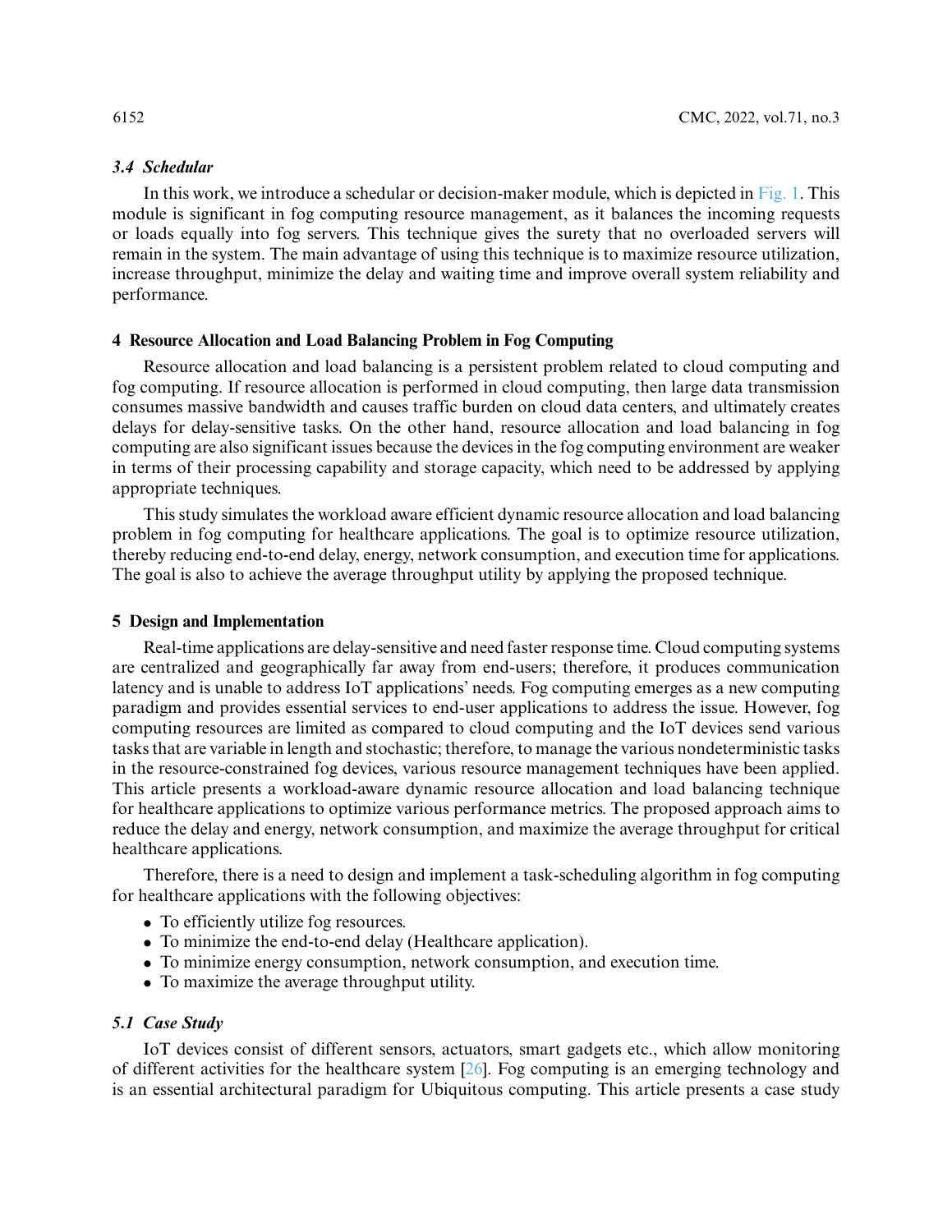for critical healthcare applications in fog computing for different activities. These activities are delaysensitive and can be performed by fog computing for faster response and more minor delays.

In healthcare, different use case classes have distinct requirements. Some classes are more critical, while some afford to observe delay. Patients require faster response and prompt data analysis to save their lives in a critical or emergency situation. In our healthcare scenario, we use three use cases to find the average delay, which have been elaborated as follows:

**a) Emergency Alert System.** Emergency alert processes the patient's vital data like heartbeat, blood pressure, and blood glucose level obtained from various body sensors. This use case contains patient's critical data to be processed in case of emergency. The data is analyzed and generates timely notifications of patient's health to save their lives.

**b) Patient Appointment System:** This module gets an appointment for patient's, and also ensures the elimination of appointment duplication for the various patients.

**c) Patient Record System:** This use case contains vital information about patient's personal information store in the database. Besides patient's information, it includes doctor information, doctor visit, patient treatment, and lab results. This module also provides for the record of newly admitted patients.

To better recognize this healthcare case study, similar to the work [\[4\]](#page-15-3), this article uses three application modules in the fog-computing framework.

**A. DCPB:** Data processing and communication board module (DCPB) receives data from the IoHT layer. The tasks are considered critical and non-critical. Critical data such as various sensors send crucial tasks for immediate response and is notified. It receives all the data for the patient's appointment and records but forwards it to the organizer module. The primary concern of this module is to receive all tasks generated from the IoHT layer to sequenced them and forward them further for necessary processing. It also sends back the notification response after processing from an organizing module.

**B. Organizer:** This module acts as a high-level fog device that receives data from the DCPB module. The working nodes are sorted according to the requirements of tasks. The applied algorithm is designed to allocate resources to tasks and check the overhead if any occurs. The fog nodes are continuously checked for CPU overhead; if there found any node that is not capable of executing the request or the node is over-utilized, then the load balancing module will balance the load from over-utilized node to less utilized node, and this process continues until all the tasks are fully executed.

**C. Patients Record Database:** This module receives data from the organizer and sent to the cloud for long-term analytics and storage. The module saves the patients record, which is noncritical, and generates reports sent back to the organizer module about patient's health and hospital visit information. All the modules used in our case study are shown in [Fig. 2.](#page-7-0)

In this paper, we present a systematic approach to control task submission under the optimal threshold to guarantee the successful execution of tasks within their time constraints. The optimal threshold is selected based on the number of fog nodes resources. Moreover, the paper has three main parts: first is the task mapping to appropriate devices, the devices are sorted according to tasks, second the resources are allocated to variant tasks. If there are unscheduled tasks having no response from node resources or some of the resources are underutilized, then we apply a load balancing technique for the optimal utilization of resources in order to reduce the overhead, energy, and response time. [Fig. 3](#page-7-1) shows the overall flowchart of the proposed approach.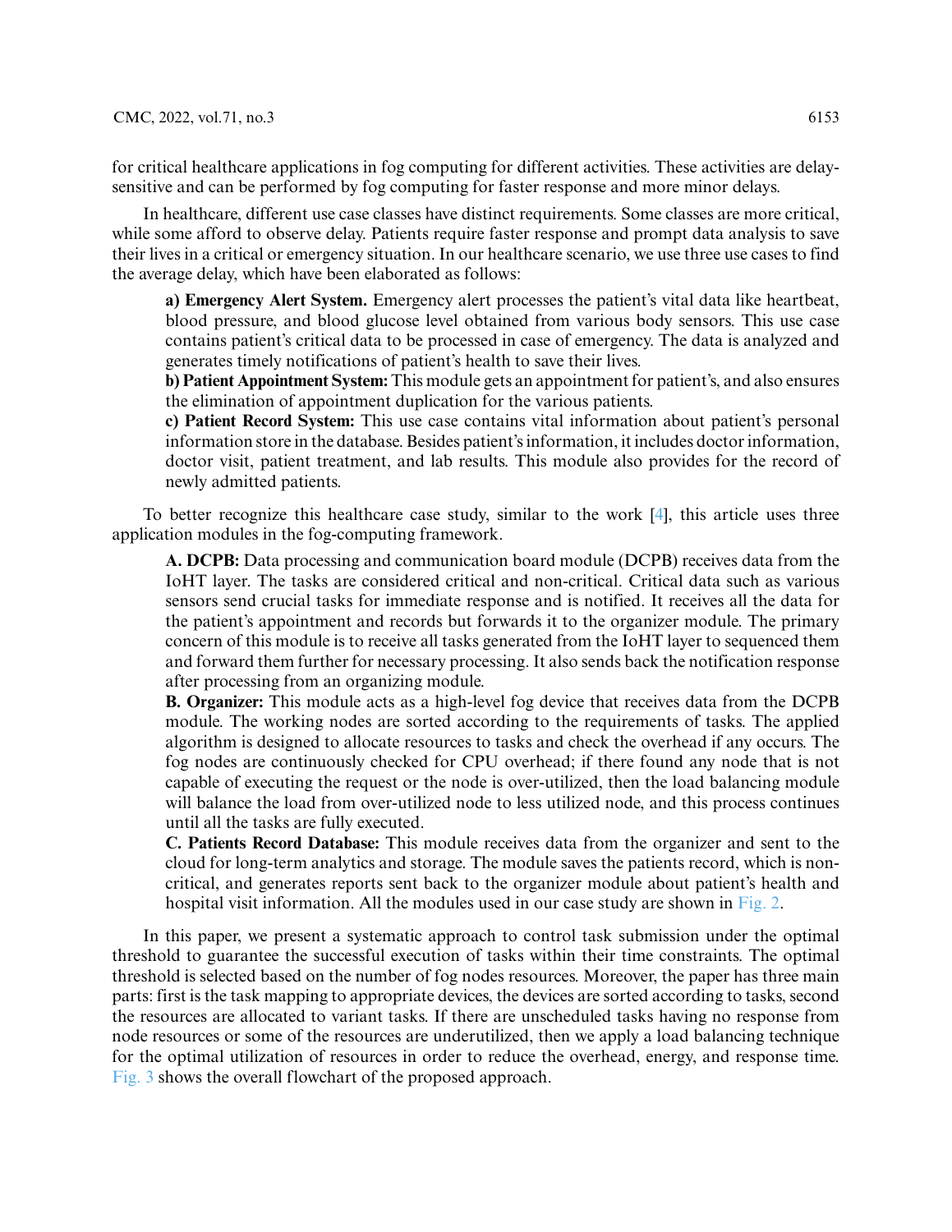

**Figure 2:** Proposed healthcare framework in n-tier computing

<span id="page-7-0"></span>

**Figure 3:** Flow diagram of the proposed approach

<span id="page-7-1"></span>The proposed algorithm dynamically allocates resources to healthcare tasks and balances the load among fog devices to minimize the delay, energy, and network utility. This algorithm searches concurrently in all fog nodes for an available resource  $r$  to serve  $UT_i$  within the required response time. If the start time of  $UT_i$ , when served by *r*, is greater than the earliest start time of  $UT_i$ , then the task will be served in its original fog node  $Nd_k$ . Otherwise, the algorithm will shift or migrate  $UT_i$  to other fog node that contains resource  $r$ , and schedule  $UT_i$  to  $r$ . The maximum utilization of the resource  $r$ has been set as 5000 mips threshold value. The pseudocode of the proposed algorithm in this article is given as follows: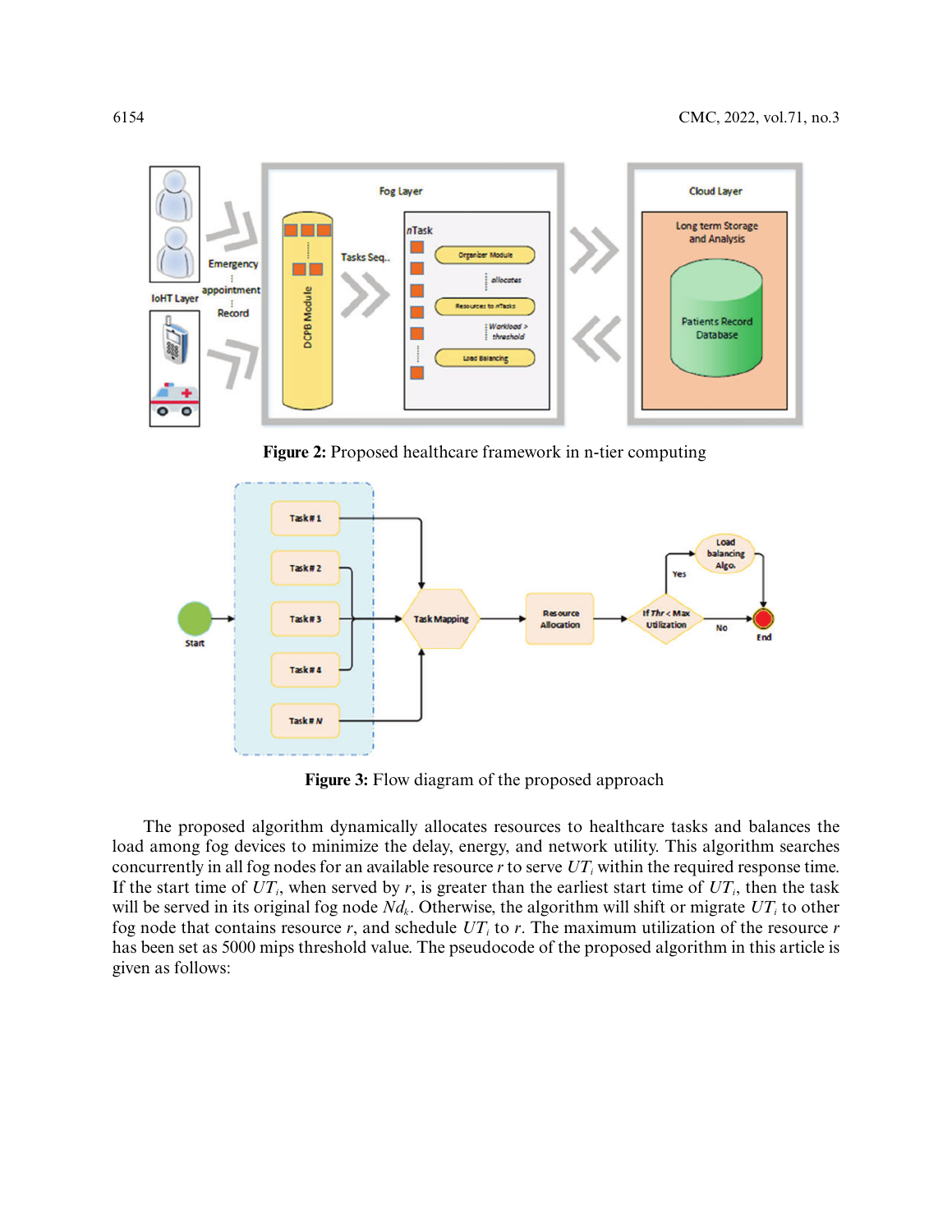|                | <b>Algorithm 1:</b> Workload-Aware Dynamic Resource Allocation and Load Balancing Algorithm      |  |  |  |
|----------------|--------------------------------------------------------------------------------------------------|--|--|--|
|                | <b>Input:</b> Task list $T_i$ ( $T_i$  i = 1, 2, , n), Node list $Nd_k$ ( $Nd_k$  k = 1, 2, , r) |  |  |  |
|                | <b>Output:</b> Min [ <i>D, E, N</i> ], Max [ <i>Tr</i> ]                                         |  |  |  |
|                | <b>Initialization:</b> $CU_r$ current utilization of resource r.                                 |  |  |  |
|                | $MUr$ maximum utilization of resource r.                                                         |  |  |  |
|                | $UT_i^m$ mips required by unscheduled task                                                       |  |  |  |
|                | $R_m$ mips available with the resource r.                                                        |  |  |  |
|                | $R_i$ is the time available by the resource for $UT_i^m$                                         |  |  |  |
|                | $T_i^{\text{est}}$ is the earliest stating time by task $T_i$                                    |  |  |  |
|                | $R_i$ is the set of fog computing resources in fog nodes $Nd_k$ that can serve $UT_i$            |  |  |  |
| $\mathbf{1}$   | For each $(T_i \in n)$ do                                                                        |  |  |  |
| $\overline{c}$ | For each $(Nd_k \in r)$ do                                                                       |  |  |  |
| 3              | Sort all nodes $r$ based on tasks $n$                                                            |  |  |  |
| $\overline{4}$ | Allocate every $T_i \in n$ to $Nd_k \in r$                                                       |  |  |  |
| 5              | If $(CU_r < MU_r)$ then                                                                          |  |  |  |
| 6              | If $(UT_i^m \leq R_m$ and $R_i \leq T_i^{est}$ then                                              |  |  |  |
| $\overline{7}$ | Shift $UT_i$ to j                                                                                |  |  |  |
| 8              | Schedule $UT_i$ to R                                                                             |  |  |  |
| 9              | Update $R_m$                                                                                     |  |  |  |
| 10             | Update $R_t$                                                                                     |  |  |  |
| 11             | $UT_i$ as scheduled                                                                              |  |  |  |
| 12             | <b>Break</b>                                                                                     |  |  |  |
| 13             | <b>End If</b>                                                                                    |  |  |  |
| 14             | <b>End If</b>                                                                                    |  |  |  |
| 15             | <b>End For</b>                                                                                   |  |  |  |
| 16             | End For                                                                                          |  |  |  |

When dynamic and stochastic tasks arrive at the decision-maker module, it acts as an intermediate module between fog devices and IoT devices. The decision-maker is also called a schedular. In this algorithm, we proposed a load balancer, which balances the dynamic load equally to all fog devices and executes them efficiently to reduce the average latency, energy, network consumption and increase average throughput for healthcare applications.

For the implementation of our proposed algorithm, *iFogSim* was chosen because it is an extension of *CloudSim*. *iFogSim* is used for modeling and simulation of cloud-fog computing architecture as well as services and efficient for simulation of resource management techniques for Fog IoT environment.

# **6 Performance Evaluation**

We present the performance of our proposed algorithm and evaluate it based on delay, energy consumption, network usage, and throughput.

## *6.1 Experimental Settings*

Cloud and fog have different processing capacities and other resources. We assumed that each node has its own processing capacity represented by million instructions per second (MIPS), along with memory and bandwidth usage. In the fog layer, fog nodes could be routers, gateways, workstations, or personal computers with limited processing capacity compared to the Cloud layer, which has servers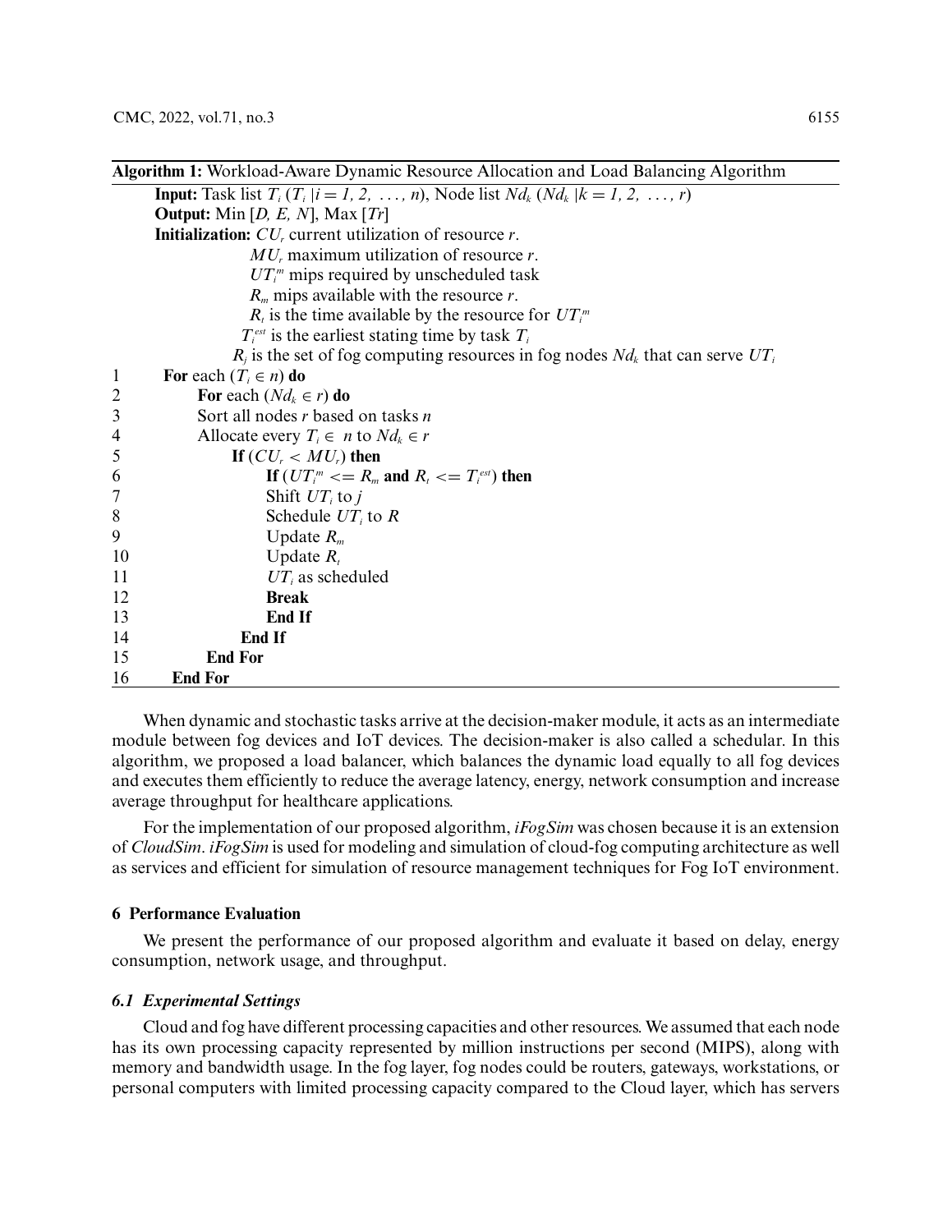or virtual machines in high-performance data centers and is responsible for handling tasks. Therefore, the processing speed of Cloud nodes is much faster than fog nodes. Thus, the characteristics of fog computing in the case of our healthcare scenario are presented in [Tab. 1.](#page-9-0) The parametric values are arbitrary, but we have considered the limitations of a fog environment as compared to a cloud. We implemented the proposed algorithm in *iFogSim* and utilized these parameters to generate our simulation results.

<span id="page-9-0"></span>

| Parameters      | Fog environment | Cloud environment | Unit        |
|-----------------|-----------------|-------------------|-------------|
| Number of nodes | $100 - 500$     | $0 - 1$           | node        |
| CPU rate        | 5600            | 44800             | <b>MIPS</b> |
| Memory usage    | 4000            | 40000             | MВ          |
| Up bandwidth    | 10000           | 100               | MВ          |
| Down bandwidth  | 10000           | 10000             | MВ          |
| Level           |                 | $\theta$          | Level       |
| <b>MIPS</b>     | 0.0             | 0.01              | Rate        |
| Busy power      | 107.339         | 1648              | Watt        |
| Idle power      | 83.4333         | 1332              | Watt        |

**Table 1:** Value of parameters used for cloud fog-based simulation framework

## *6.2 Simulation Setup*

The settings of the simulations setup are presented in [Tab 2,](#page-9-1) and the simulation program was developed in Java with Eclipse editor using *iFogSim* [\[27\]](#page-16-14). *iFogSim* was chosen because it is has been implemented as an extension of CloudSim, and hence inherits several features from CloudSim.

<span id="page-9-1"></span>

| Software/Hardware   | Description                                                    |
|---------------------|----------------------------------------------------------------|
| System              | Intel <sup>(R)</sup> Core <sup>TM</sup> i5-8265U, CPU 1.80 GHz |
| Operating system    | Windows 10 professional                                        |
| Simulator           | iFogSim                                                        |
| Simulator version   | 3.0.3                                                          |
| Memory              | 4 GB                                                           |
| Programing language | Java                                                           |
| Development Kit     | JDK13.0.1 (64-bit)                                             |
| <b>IDE</b>          | Eclipse 4.14                                                   |

| Table 2: Software/Hardware configuration |  |
|------------------------------------------|--|
|                                          |  |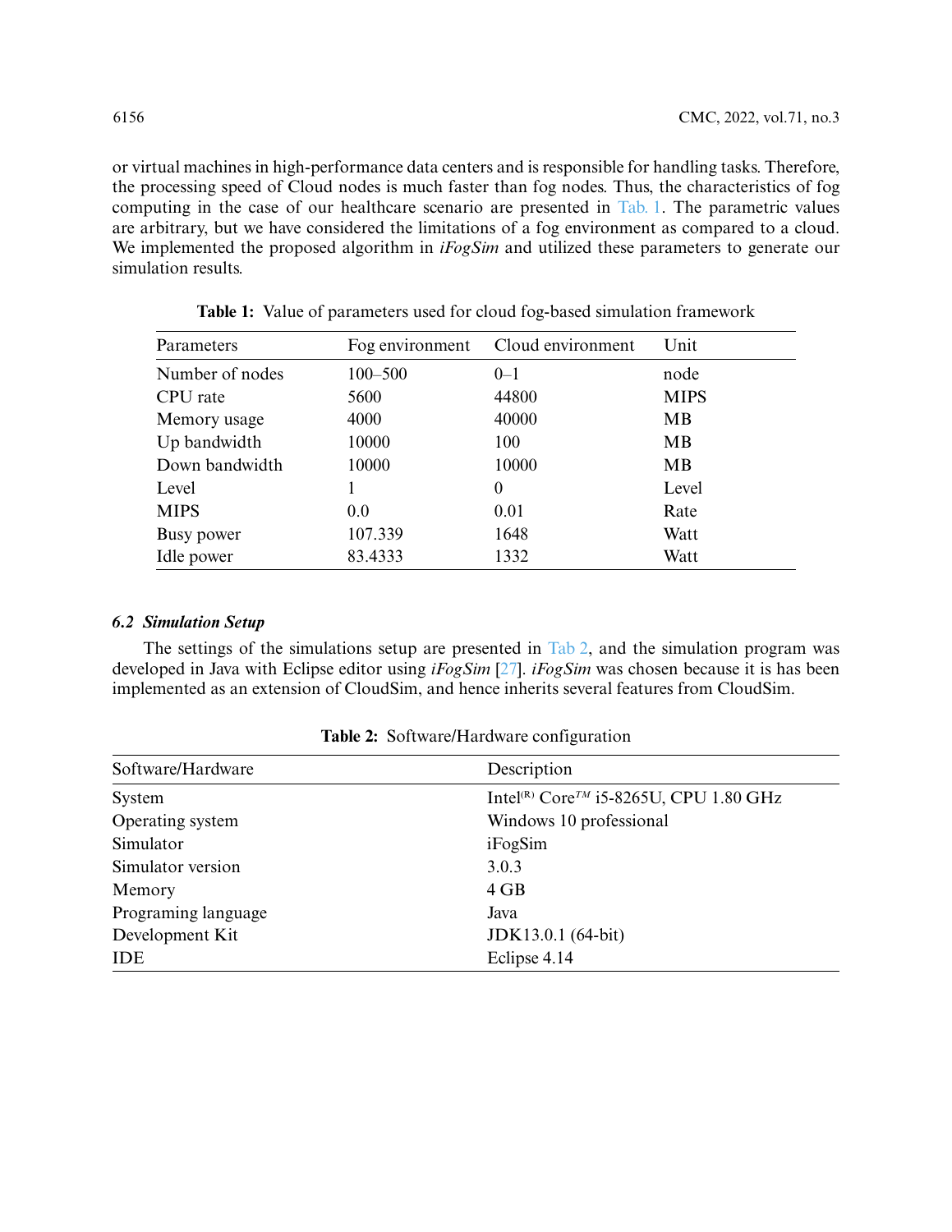#### *6.3 Evaluation Results*

## *6.3.1 Loop Delay*

We used this metric to measure the end-to-end loop delay. To compute the loop delay, we first determine the execution delay of each computed as follows [\[4\]](#page-15-3):

$$
Delay_i = \beta_i - \alpha_i, \forall_i \in \mathbb{T}, \tag{1}
$$

Where  $\alpha_i$  represents the starting time of execution and  $\beta_i$  represents the ending time of execution for  $i^\text{\tiny th}$  tasks. The average CPU time taken by all the tasks and a time taken by a particular task is computed as follows:

$$
\overline{T}cpu = \frac{\alpha i \times N + \beta i - \alpha i}{N + 1}
$$
 (2)

Where *N* represents the total number of executable tasks in task set  $T$ . [Fig. 4](#page-11-0) shows the computed loop-delay experienced by all applications and is measured in milliseconds. In [Fig. 4,](#page-11-0) the number of nodes is represented on the horizontal axis, while the application loop delays are represented on the vertical axis.

Dynamic resource allocation and load balancing are an important methods for the optimization of system performance during application provisioning. However, the methods are widely ignored by the existing studies [Fig. 4](#page-11-0) demonstrate that proposed algorithm optimises the system performance by applying dynamic resource allocation and load balancing methods during application provisioning. This ensures the appropriate utilization of resources to reduce the overhead delay, energy and network consumption of nodes.

The main advantage of this technique is the appropriate utilization of fog computing resources which have a significant impact on system paramenters. The study proved that simulation results, as shown in [Fig. 4,](#page-11-0) gained optimal performance in dynamic resource allocation and load balancing method and the overall end-to-end delay of the applications are improved in the proposed algorithm framework.

#### *6.3.2 Energy Consumption*

The energy consumption of a fog device is computed as follows:

$$
\mathcal{P}c = \frac{c(\mathcal{P} \max - Pidle)}{cmax}
$$
 (3)

Where Pidle, Pmax, and *cmax* are represented as idle power, maximum power, and maximum capacity. The value of the term P*idle* cannot be ignored because it consumes a massive amount of energy.

The energy consumption has a great impact on system performance and usually the energy consumption of devices remains stable during static allocation. However, the dynamic and runtime environment, it creates a huge significance during task provisioning and resource allocation. The study proved that simulation results gained optimal performance of system during dynamic resource allocation and load balancing as shown in [Fig. 5.](#page-12-0) The overall energy consumption of IoHT applications are improved in the proposed algorithm.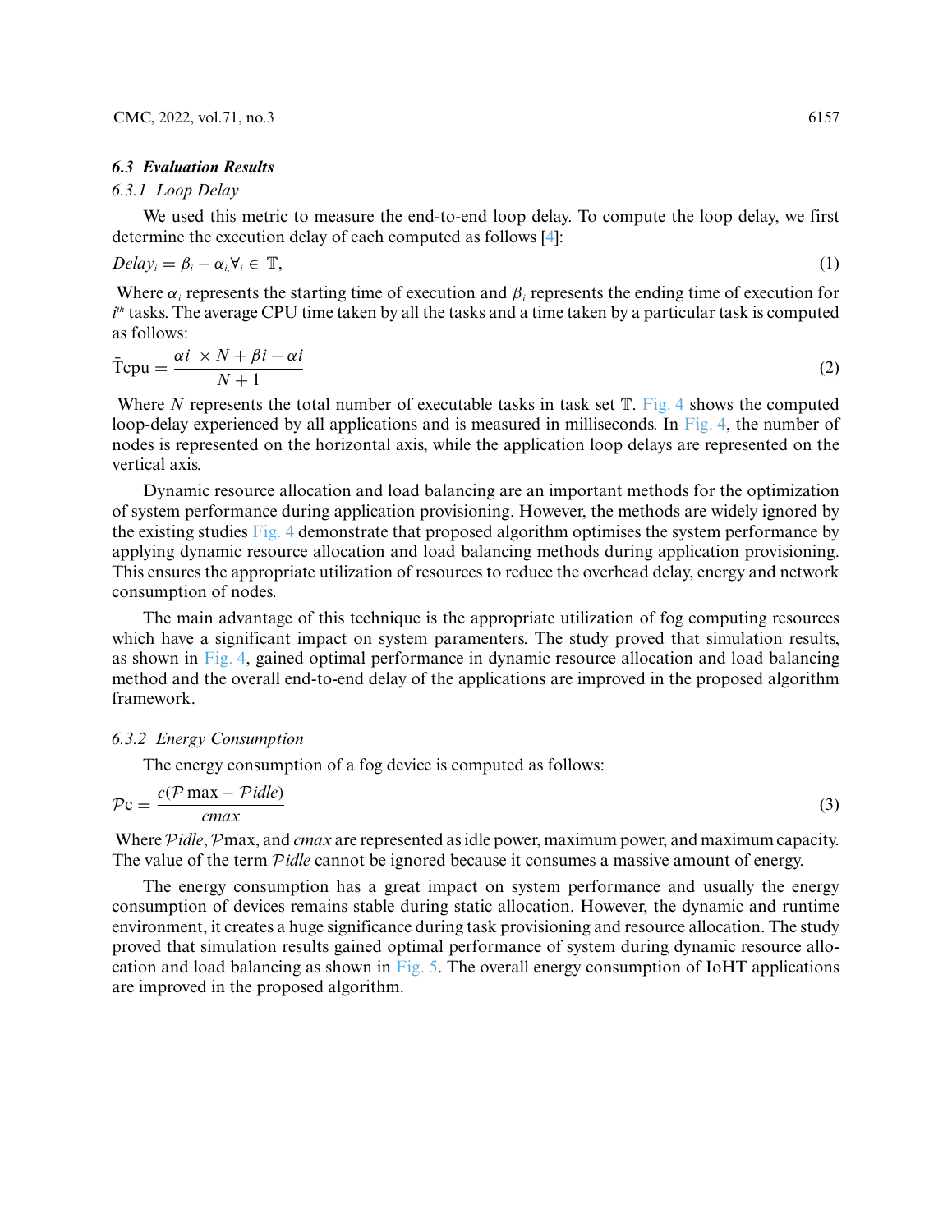

<span id="page-11-0"></span>**Figure 4:** Loop delay for (a) emergency alert system (b) patients appointment system (c) patients record system (d) history of the number of nodes

# *6.3.3 Network Consumption*

We evaluate the network consumption as *ηcon*. The network consumption increase proportionaly by increasing the number of devices, and thus it causes network congestion. Cloud computing has poor network performance due to heavy network congestion. Fog computing reduces network congestion by distributing the load among fog nodes. This study proposed dynamic resource allocation and load balancing algorithm for maximum utilization of fog resources. The primary goal of the proposed work is to reduce network burden on nodes. The mathematical equation of network consumption is derived as follows [\[4\]](#page-15-3):

$$
\eta_{\text{con}} = \sum_{i=1}^{N} Li \times Ni \tag{4}
$$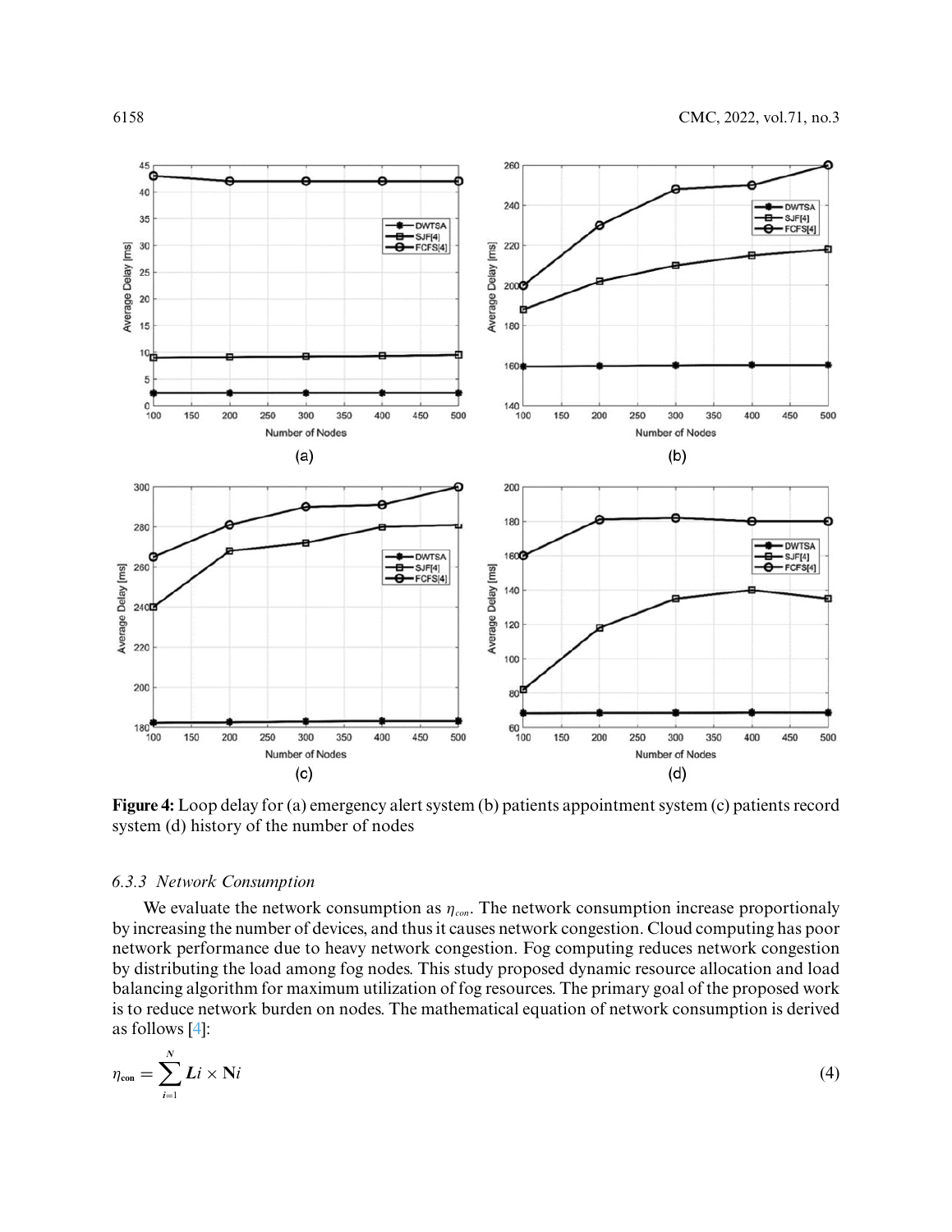Where N represents the number of tasks, L*i* represents the latency, and N*i* is used for network size of *i*<sup>th</sup> task. [Fig. 4](#page-11-0) shows the comparison result of network consumption of our proposed technique with first come first serve (FCFS) and shortest job first (SJF) algorithms.



**Figure 5:** Average energy consumption in [J] by varying the number of fog nodes

<span id="page-12-0"></span>As the number of requests increases, the network consumption also increases due to limited nodes. However, the dynmic resource allocation and load balancing algorithm makes the proper utilization of fog resources and the simulation results prove that the network consumption of the proposed algorithm are improved as depicted in [Fig. 6.](#page-12-1)



<span id="page-12-1"></span>**Figure 6:** Network consumption in [MB]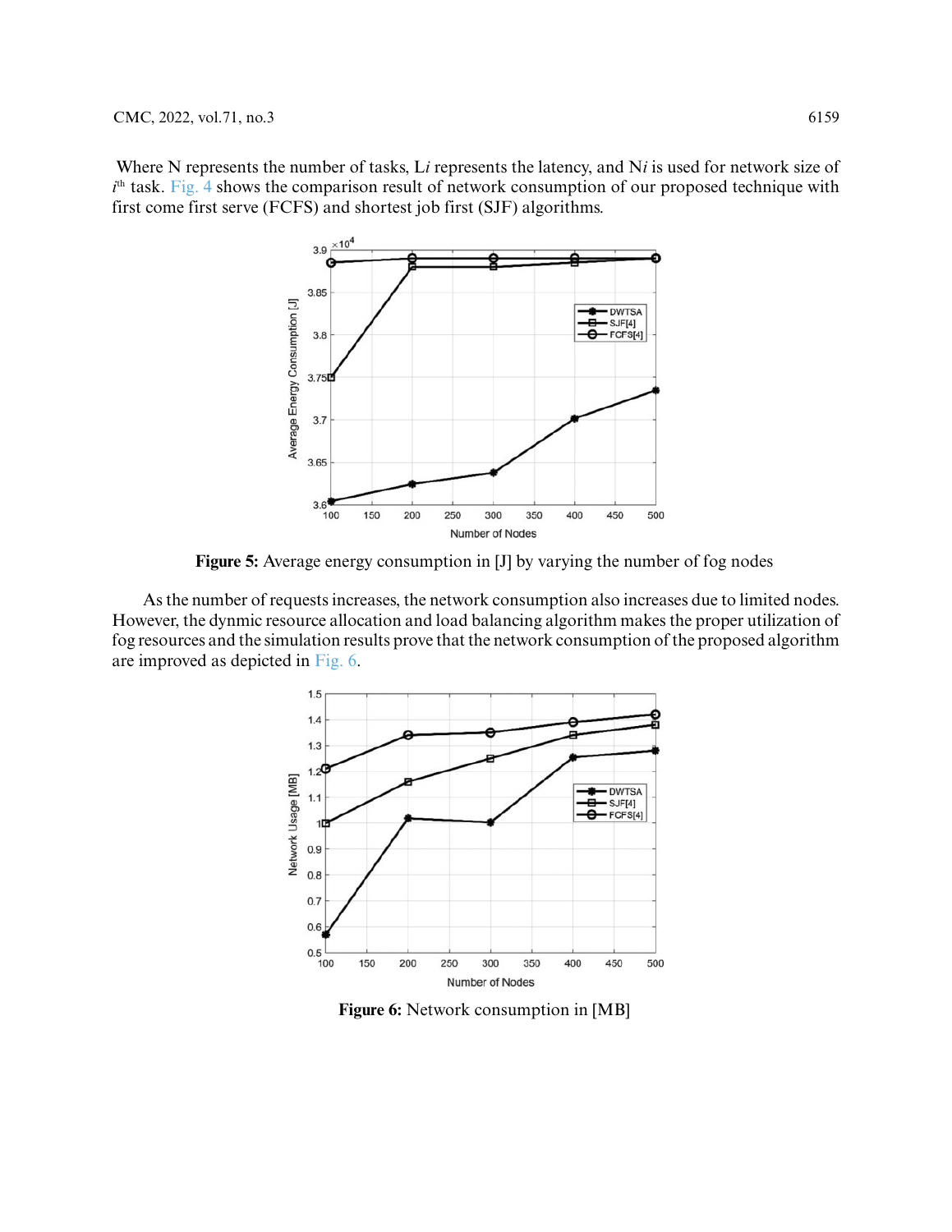## *6.3.4 Average Throughput*

Average throughput  $TP_{avg}$  is measured as the total task executed by fog devices per unit time. Therefore, the average throughput utility for the number of fog devices is.

$$
\mathcal{TP}_{\text{avg}} = \sum_{i \in I} \alpha i - n\gamma i \tag{5}
$$

Where  $\alpha i$  is the task execution by fog server for  $i^{th}$  task,  $\gamma i$  is the i<sup>th</sup> task admitted in fog queue, and *n* is the normalization parameter in the utility function.

The average throughput utility increases with the increase of fog devices executing the IoT tasks. The graph tilted a little as the nodes from 100 to 200, but it increased when the nodes also increased from 200 to 500. Therefore, as the fog devices increase, they are in a better position to execute as many tasks as possible as shown in [Fig. 7.](#page-13-0)



**Figure 7:** Average throughput utility of Fog devices

<span id="page-13-0"></span>This work has some limitations related to healthcare applications and systems, which can be improved in future work. (i) This work did not consider the security aspect for user satisfaction. (ii) This work lacks the mechanisms to find the cost model i.e., computational and application costs. (iii) This work did not consider the run time failure occurrence of any node or tasks. (iv) To find out the uncertainty of applications in a large searching space, this algorithm lacks the said problem. All of the mentioned limitations should be improved in future work.

#### *6.3.5 Results and Discussion*

Various IoT sensors generate different IoHT applications. Initially, the tasks are sequenced, and all the fog nodes are sorted according to the requirements of IoHT tasks. The three modules which we represented in our case study are the main working modules. The proposed algorithm is designed to make sure of the participating modules. The existing studies ignore dynamic resource allocation and load balancing mechanisms, which ultimately cause overhead delays, wastage of resources, and high energy and network consumption. The key feature of the proposed algorithm is to utilize fog resources as many as possible and reduced the overall impact of resource utilization versus IoHT applications in terms of end-to-end delay, energy, network consumption and execution time. This algorithm also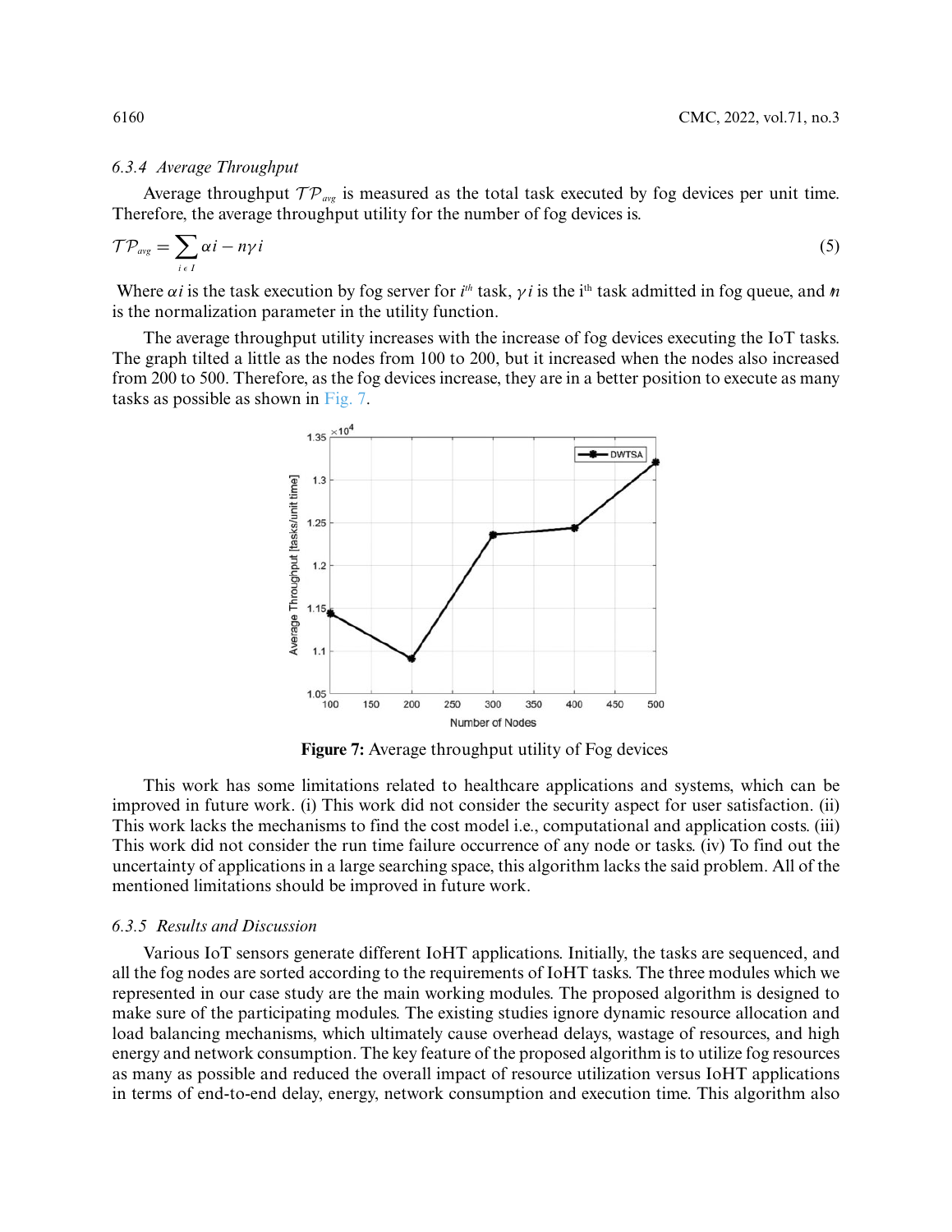features evidence of achieving the maximum throughput, which is an additional finding of our study. After obtaining the results, the proposed algorithm performs much better compared to the algorithms used in previous work. The obtained results for healthcare applications were achieved under given conditions using iFogSim.

# *6.3.6 Performance Comparison*

The performance of the proposed work compared with recent related work published in the literature is listed in [Tab. 3.](#page-14-0) The comparison is made based on delay, energy and network consumption, execution time, average throughput as performance metrics for research consideration.

<span id="page-14-0"></span>

| Reference                                                                                                                                                                                                                                                                                                                                                                                                                                                                                                                                                                                                                                                                                                                                                                                                                             | Approach      | Domain     | Metrics |        |                                                |           |                       |
|---------------------------------------------------------------------------------------------------------------------------------------------------------------------------------------------------------------------------------------------------------------------------------------------------------------------------------------------------------------------------------------------------------------------------------------------------------------------------------------------------------------------------------------------------------------------------------------------------------------------------------------------------------------------------------------------------------------------------------------------------------------------------------------------------------------------------------------|---------------|------------|---------|--------|------------------------------------------------|-----------|-----------------------|
|                                                                                                                                                                                                                                                                                                                                                                                                                                                                                                                                                                                                                                                                                                                                                                                                                                       |               |            | Delay   | Energy | <b>Network</b><br>consumption consumption time | Execution | Average<br>throughput |
| $[4] \centering% \includegraphics[width=1\textwidth]{images/TransY.pdf} \caption{The first two different values of $g_I$ and $g_I$ are shown in the left (upper) and the right (lower) and the right (lower) are shown in the right (lower) and the right (lower) are shown in the right (lower) and the right (lower) are shown in the right (lower) and the right (lower) are shown in the right (lower) and the right (lower) are shown in the right (lower) and the right (lower) are shown in the right (lower) and the right (lower) are shown in the right (lower) and the right (lower) are shown in the right (lower) and the right (lower) are shown in the right (lower) and the right (lower) are shown in the right (lower) and the right (lower) are shown in the right (lower) and the right (lower) are shown in the$ | Static        | Healthcare |         |        |                                                |           |                       |
| [8]                                                                                                                                                                                                                                                                                                                                                                                                                                                                                                                                                                                                                                                                                                                                                                                                                                   | Dynamic       | Healthcare |         |        |                                                |           | Х                     |
| $[13]$                                                                                                                                                                                                                                                                                                                                                                                                                                                                                                                                                                                                                                                                                                                                                                                                                                | <b>Static</b> | Healthcare |         | Х      |                                                |           | Х                     |
| $[14]$                                                                                                                                                                                                                                                                                                                                                                                                                                                                                                                                                                                                                                                                                                                                                                                                                                | Dynamic       | Vehicle    | Х       | Х      |                                                |           | Х                     |
| $[15]$                                                                                                                                                                                                                                                                                                                                                                                                                                                                                                                                                                                                                                                                                                                                                                                                                                | Dynamic       | Healthcare | Х       |        |                                                |           | Х                     |
| [16]                                                                                                                                                                                                                                                                                                                                                                                                                                                                                                                                                                                                                                                                                                                                                                                                                                  | Dynamic       | Healthcare | Х       |        |                                                |           | Х                     |
| $[17]$                                                                                                                                                                                                                                                                                                                                                                                                                                                                                                                                                                                                                                                                                                                                                                                                                                | Adaptive      | <b>NLP</b> |         |        |                                                |           |                       |
| $[18]$                                                                                                                                                                                                                                                                                                                                                                                                                                                                                                                                                                                                                                                                                                                                                                                                                                | Adaptive      | Healthcare | Х       |        |                                                |           |                       |
| $[21]$                                                                                                                                                                                                                                                                                                                                                                                                                                                                                                                                                                                                                                                                                                                                                                                                                                | Adaptive      | Unknown    |         | Х      | Х                                              |           |                       |
| $[23]$                                                                                                                                                                                                                                                                                                                                                                                                                                                                                                                                                                                                                                                                                                                                                                                                                                | Dynamic       | Unknown    |         | Х      |                                                |           | Х                     |
| $[28]$                                                                                                                                                                                                                                                                                                                                                                                                                                                                                                                                                                                                                                                                                                                                                                                                                                | Dynamic       | Healthcare | Х       | Х      |                                                |           | Х                     |
| [29]                                                                                                                                                                                                                                                                                                                                                                                                                                                                                                                                                                                                                                                                                                                                                                                                                                  | <b>Static</b> | Farming    |         |        |                                                |           | Х                     |
| Proposed<br>work                                                                                                                                                                                                                                                                                                                                                                                                                                                                                                                                                                                                                                                                                                                                                                                                                      | Dynamic       | Healthcare |         |        |                                                |           |                       |

|  | <b>Table 3:</b> Comparison table |  |  |
|--|----------------------------------|--|--|
|--|----------------------------------|--|--|

#### **7 Conclusion and Future Work**

This paper discussed the dynamic resource allocation and load balancing of IoHT applications in fog computing environment. In this regard, we proposed a smart and appropriate technique, workload-aware dynamic resource allocation, and load balancing algorithm framework. The proposed algorithm consists of different components, such as task sequencing, dynamic resource allocation, and load balancing. Initially, the study designed the setup of an n-tier simulation environment for various IoHT applications. Subsequently, we implemented the proposed resource allocation and load balancing technique in the experimental setting and compared them with the existing methods. The results and discussion showed that the proposed approach outperforms the existing techniques in terms of delays, energy, network consumption, execution time, and average throughput utility. The proposed work considers the healthcare case study using three modules. These modules mainly focus on task sequencing, dynamic resource allocation, and load balancing for delay-sensitive applications to optimize the overall system performance, as shown in results and discussion. There are a few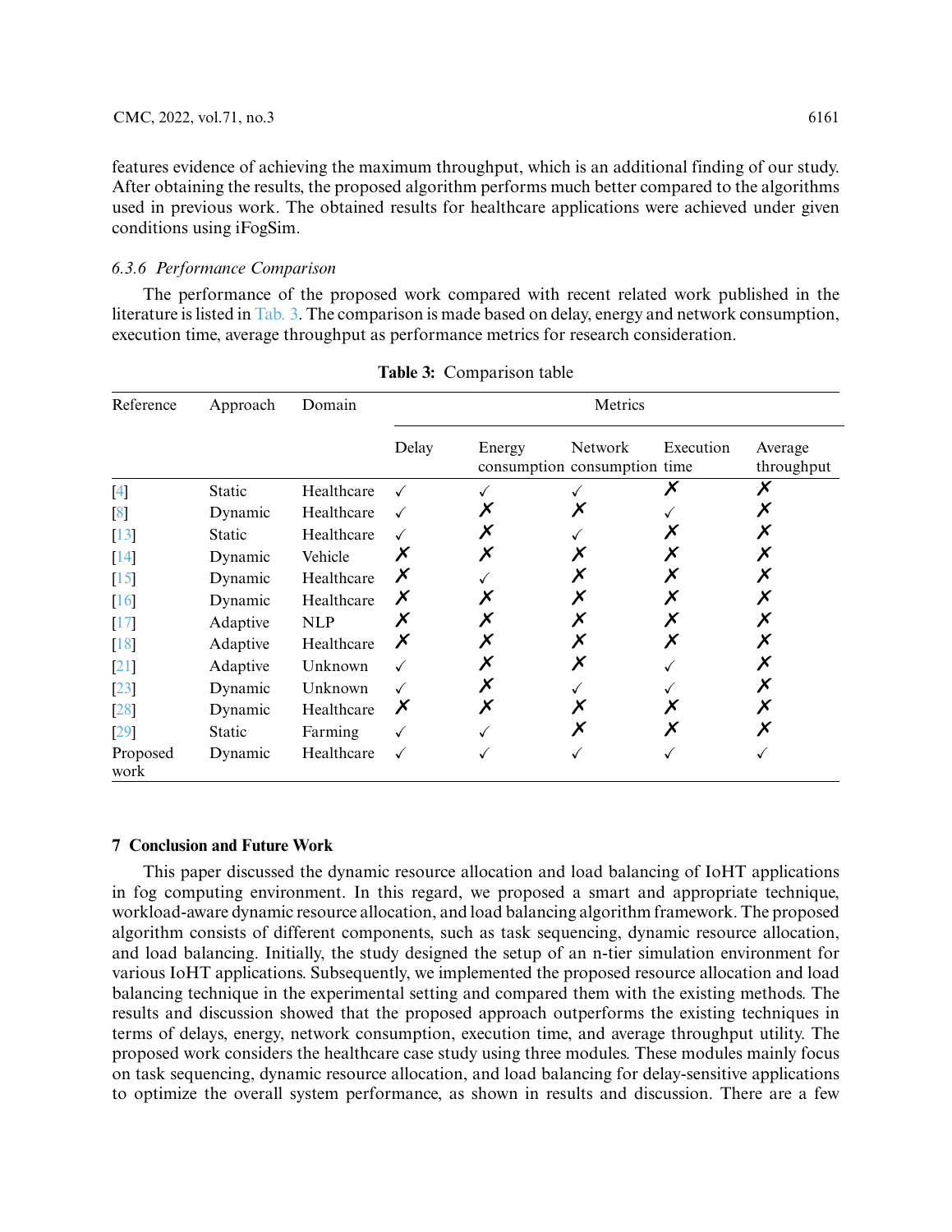limitations of the current study, such as finding the overall computational cost. In addition, the security and privacy are also the limitations of the current study.

Besides the current implication of using the proposed technique for healthcare applications, the main advantage of using the proposed method under the given healthcare scenario is that it will reduce the delay or patients' request response to save their lives and mortality. This method can be considered for other application domains like smart cities, Internet of vehicular things and smart farming purposes.

In the future, we will consider the problems mentioned earlier and use heuristic and meta-heuristic optimization techniques for dynamic workload healthcare scenarios. The current application scenario considers critical, less critical, and non-critical tasks. The future work focuses mainly on more critical tasks to optimally utilize the fog resources and minimize delay, energy, and response time.

**Funding Statement:** This research is supported and funded by King Khalid University of Saudi Arabia under the Grant Number R.G.P. 1/365/42.

**Conflicts of Interest:** The authors declare that they have no conflicts of interest to report regarding the present study.

#### **References**

- <span id="page-15-0"></span>[1] S. Tong, Y. Liu, M. Cheriet, M. Kadoch and B. Shen, "User centric user association and resource allocation in fog computing networks," *IEEE Access*, vol. 8, no. 1, pp. 671–685, 2020.
- <span id="page-15-1"></span>[2] G. Li, Y. Liu, J. Wu, D. Lin and S. Zhao, "Methods of resource scheduling based on optimized fuzzy clustering in fog computing," *Sensors*, vol. 19, no. 9, pp. 1–16, 2019.
- <span id="page-15-2"></span>[3] L. Yu, K. Sapra, H. Shen and L. Ye, "Cooperative end-to-end traffic redundancy elimination for reducing cloud bandwidth cost," *IEEE Transactions on Parallel & Distributed Systems*, vol. 28, no. 2, pp. 446–461, 2017.
- <span id="page-15-3"></span>[4] B. Jamil, M. Shojafar, I. Ahmed, A. Ullah, K. Munir *et al.,* "A job scheduling algorithm for delay and performance optimization in fog computing," *Concurrency and Computation: Practice and Experience*, vol. 32, no. 7, pp. 1–13, 2020.
- <span id="page-15-4"></span>[5] F. Bonomi, R. Milito, J. Zhu and S. Addepalli, "Fog computing and its role in the internet of things," in *Proc. Mobile Cloud Computing*, Helsinki, Finland, pp. 13–16, 2012.
- <span id="page-15-5"></span>[6] A. Kumari, S. Tanwar, S. Tyagi and N. Kumar, "Fog computing for healthcare 4.0 environment: opportunities and challenges," *Computers & Electrical Engineering*, vol. 72, pp. 1–13, 2018.
- <span id="page-15-6"></span>[7] Y. Deng, Z. Chen, D. Zhang and M. Zhao, "Workload scheduling toward worst-case delay and optimal utility for single-hop fog IoT architecture," *IET Communications*, vol. 12, no. 17, pp. 2164–2173, 2018.
- <span id="page-15-9"></span>[8] M. Ijaz, G. Li, H. Wang, M. Sherbeeny, M. Awelisah *et al.,* "Intelligent fog-enabled smart healthcare system for wearable physiological parameter detection," *Electronics*, vol. 9, no. 12, pp. 1–32, 2020.
- <span id="page-15-8"></span>[9] K. Awaisi, S. Hussain, M. Ahmed, A. Khan and G. Ahmed, "Leveraging IoT and fog computing in healthcare systems," *IEEE Internet of Things Magazine*, vol. 3, no. 2, pp. 52–56, 2020.
- <span id="page-15-10"></span>[10] S. Tuli, S. Tuli, G. Wander, P. Wander, S. Gill *et al.,* "Next generation technologies for smart healthcare: challenges, vision, model, trends and future directions," *Internet Technology Letters*, vol. 3, no. 2, pp. 1–6, 2020.
- <span id="page-15-7"></span>[11] M. Aazam and E. Huh, "Leveraging fog computing for emergency alert service," in *Proc. IEEE Pervasive Computing and communication Workshop*, St. Louis, MO, USA, pp. 518–523, 2015.
- <span id="page-15-11"></span>[12] A. Rahmani, T. Gia, B. Negash, A. Anzanpour, I. Azimi *et al.,* "Exploiting smart e-health gateways at the edge of healthcare internet-of-things: A fog computing approach," *Future Genereration Computer Systems*, vol. 78, no. 2, pp. 641–658, 2018.